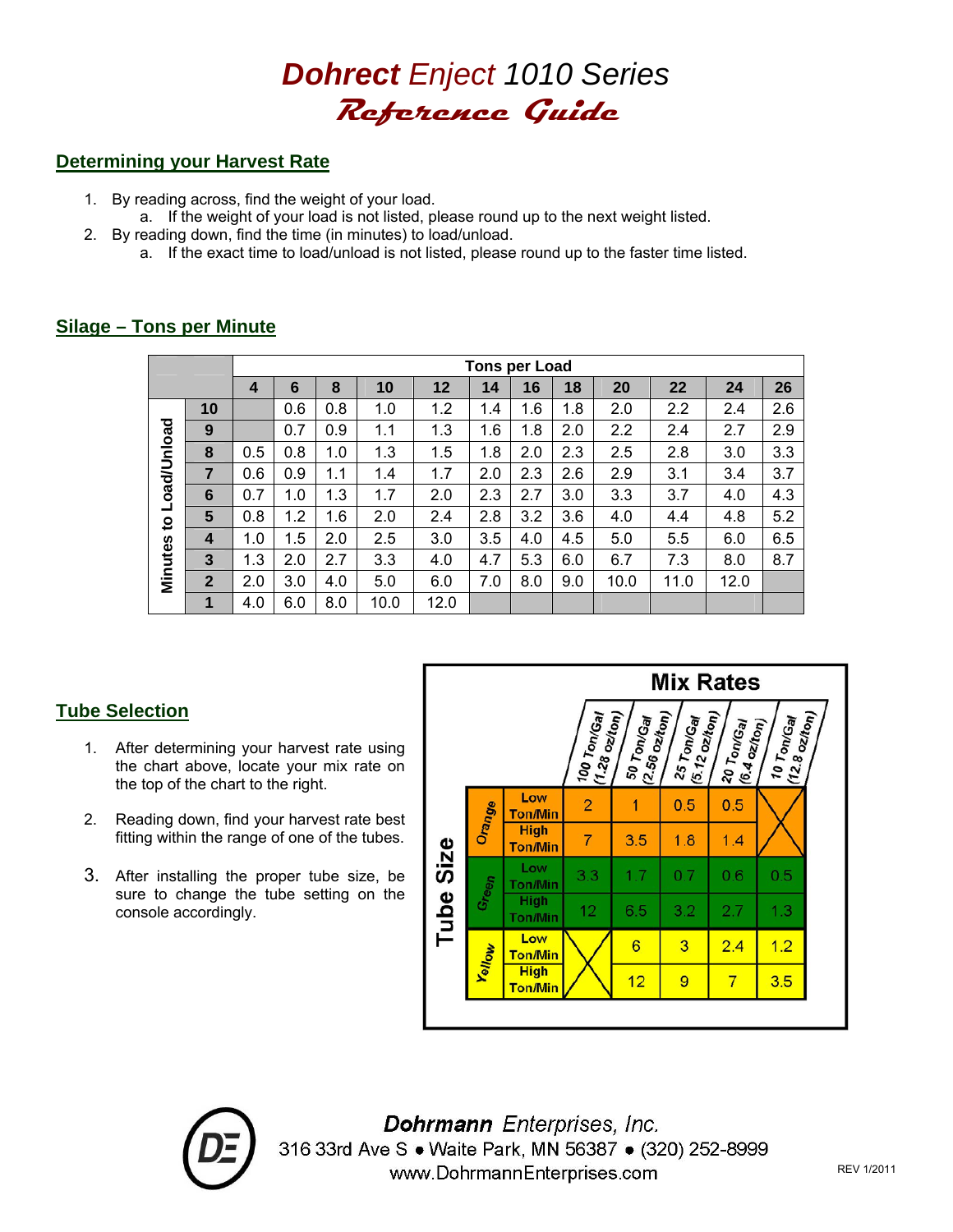# **Soft Key Functions**



• Run/Hold key will toggle the Console **between** Run and Hold.



• Used to Start and Stop Calibrate.





- In the Rate Mode the operator may temporarily adjust the Mix Rate. The Console can be in either Run or Hold.
- In the Calibrate Mode, the DEC key is pressed to increase each Calibrate value and the longer the key is pressed the faster the value will change.
- In Hold and a counter (Total Volume, Total Tons) is selected, it can be cleared by holding the "-"/Reset for 1 second.
- In the Rate Mode the operator may temporarily adjust the Mix Rate. The Console can be in either Run or Hold.
- In the Calibrate Mode, the INC key is pressed to increase each Calibrate value and the longer the key is pressed the faster the value will change.

# **NOTE: TUBE SIZE (and TONS/MINUTE) must be entered before entering the Mix Rate because it is used to limit the range of Mix Rate based on the TUBE SIZE and TONS/MINUTE.**



# **To Select Tube Size**

Turn Rotary Switch to TUBE SIZE. While in HOLD (or Remote Hold) press the + **or** –│RESET keys to select.

### **Setting/Adjusting Harvest Rate in Tons/Minute**

To set/change TONS/MINUTE Turn Rotary Switch to TONS/MINUTE. While in HOLD or Run press the + **or** -│RESET keys to change the value from 0.5 to 12.0 (fixed one decimal place) so the console can compute how much chemical to inject. If TONS/MINUTE is changed in the field the user must be careful not to exceed the limits for a particular TUBE SIZE.





#### **Harvest Rate in Tons/Hour**

Turn Rotary Switch to TONS/HOUR mode displays the output from the Chopper in TONS/HOUR or TONNES/HOUR.



#### **Selecting Mix Rate**

Place console in HOLD. Press CAL for one second. Turn Rotary Dial to RATE. Press the + **or** -│RESET keys to select one of the five available Target Mix Rate values. Press CAL for one second to save settings and exit.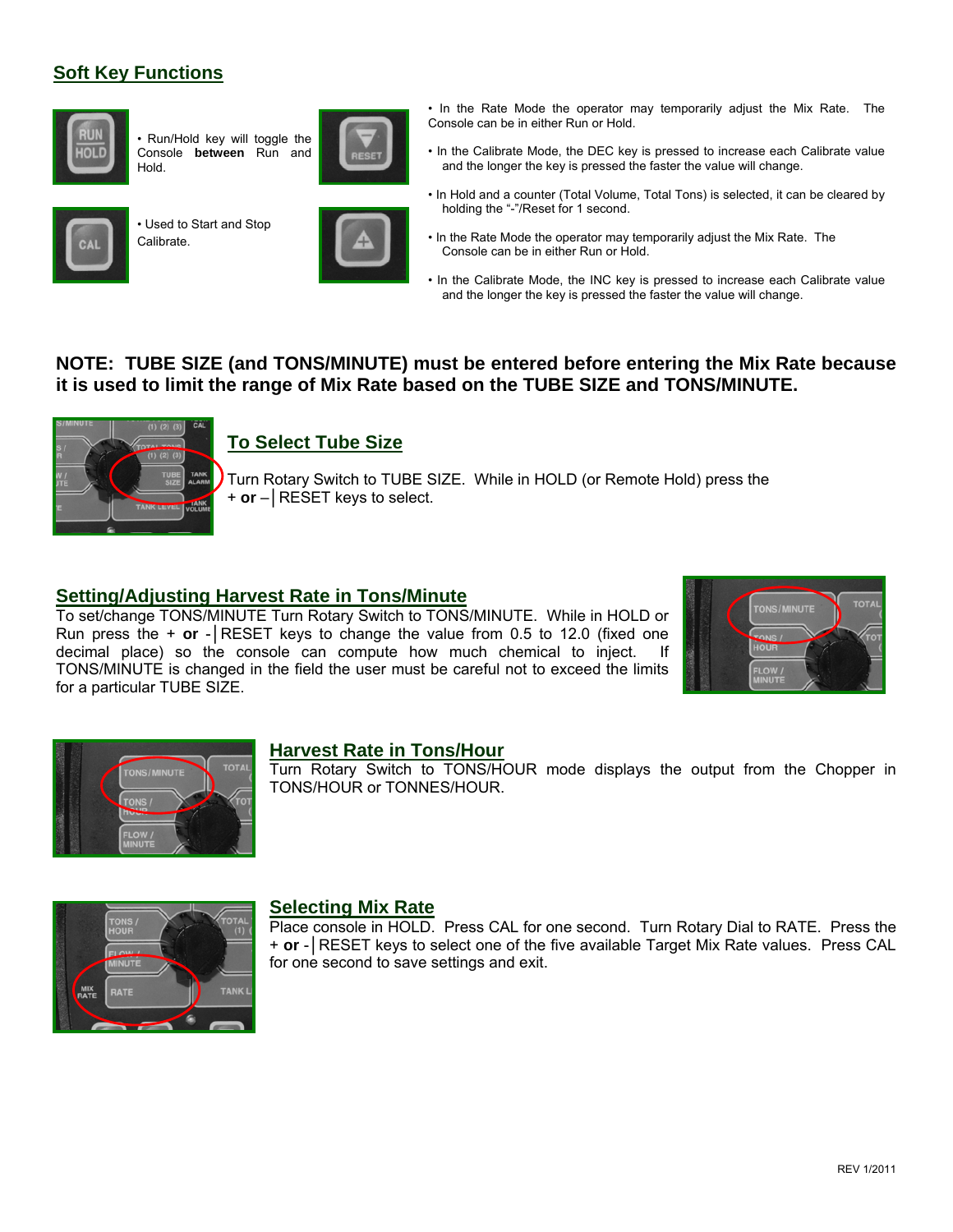# **Setting Tank Alarm**

Place console in HOLD. Press CAL for one second. Turn Rotary Dial to TANK ALARM. Use the + **or** - RESET keys to adjust the Alarm Set Point or to turn the Set Point to OFF. Press CAL for one second to save settings and exit. When OFF no alarm will be given as the Tank is emptied. Cycling power or going to HOLD (or Remote Hold) will not clear the alarm. The user can only clear the alarm by adjusting the Tank level above the Set Point or by turning the Set Point to OFF.





# **Setting/Adjusting Tank Volume**

Place console in HOLD. Press CAL for one second. Turn Rotary Dial to TANK VOLUME. If a Tank Volume is specified, pressing both the + **and** -│RESET keys while in TANK LEVEL mode will make the Tank value jump to the filled TANK VOLUME value. The + **or** -│RESET keys can be used to adjust Tank to any value. Press CAL for one second to save settings and exit.

# **Flush Switch**

When in HOLD (or Remote Hold) press and release the toggle switch. The console will turn on the clean water valve and run the pump at Maximum PWM for 60 seconds. It will display FLUSH in all rotary positions while it is flushing. Pressing the momentary Flush toggle while it is already displaying FLUSH, or holding the Flush toggle, will continuously reset the timer to 60 seconds and it will continue to flush for 60 seconds after the toggle is released.



# **Changing the Pumping Tube**

On the cooler, turn the three way valve up to draw air and turn the applicator on to drain product out of the pump unit **or**  for faster draining, disconnect the flush bottle from the pump unit and engage the Flush Switch. Once the unit has been drained, open the pump unit enclosure. Pull the front of the pump head towards you to access the pumping tube. On both sides of the motor, press the release tabs at the ends of the pumping tube. Remove the old pumping tube. Set the new pumping tube in place and insert the ends into their ports until it clicks. Once in place, push the front of the pump head closed. Close the enclosure door and remember to turn the three way valve back to draw from the cooler or reconnect the flush bottle hose to the unit.

# **Fine Tuning Flow Cal**

To Fine Tune the Flow Cal Value

- 1. Make sure the English units are selected.
- 2. Set up a calibrated container (in tenths of Ounces) to capture the flow.
- 3. Turn the Controller on and enter the correct Tons/Minute while in Hold.
- 4. Select the TUBE SIZE (Orange, Green or Yellow) to be fine tuned.
- 5. Empty the calibrated container.
- 6. Clear a Volume counter by selecting the Total Volume position and pressing -│RESET key for 1 second (while still in HOLD).
- 7. Select the CAL mode and select the correct MIX RATE.
- 8. Select the Flow Cal position and the current Flow Cal value will be displayed. Press the CAL key to toggle the display to show Volume counter (in tenths of Ounces). The CAL icon should be flashing at this time and the Volume counter should read zero Ounces.
- 9. While still in Cal Mode go to Run to turn the pump on and capture the flow. The Volume counter with increment (in tenths of Ounces).
- 10. When the calibrated container is full (or at the desired level), select HOLD and the Volume will stop accumulating.
- 11. Use the + **and** -│RESET keys to adjust the Volume counter until it matches the actual volume in the calibrated container. This will automatically fine-tune the Flow Cal value.
- 12. Press the CAL key again to toggle the display to show the Flow Cal value and write it down for future reference. Exit CAL mode and the displayed Flow Cal value will be stored as the default for that TUBE SIZE.
- 13. Repeat Steps 1-12 for other TUBE SIZES if desired.
- 14. When finished Fine Tuning then clear the selected Volume counter since it will contain Ounces from the above procedure (not tenths of Gallons).